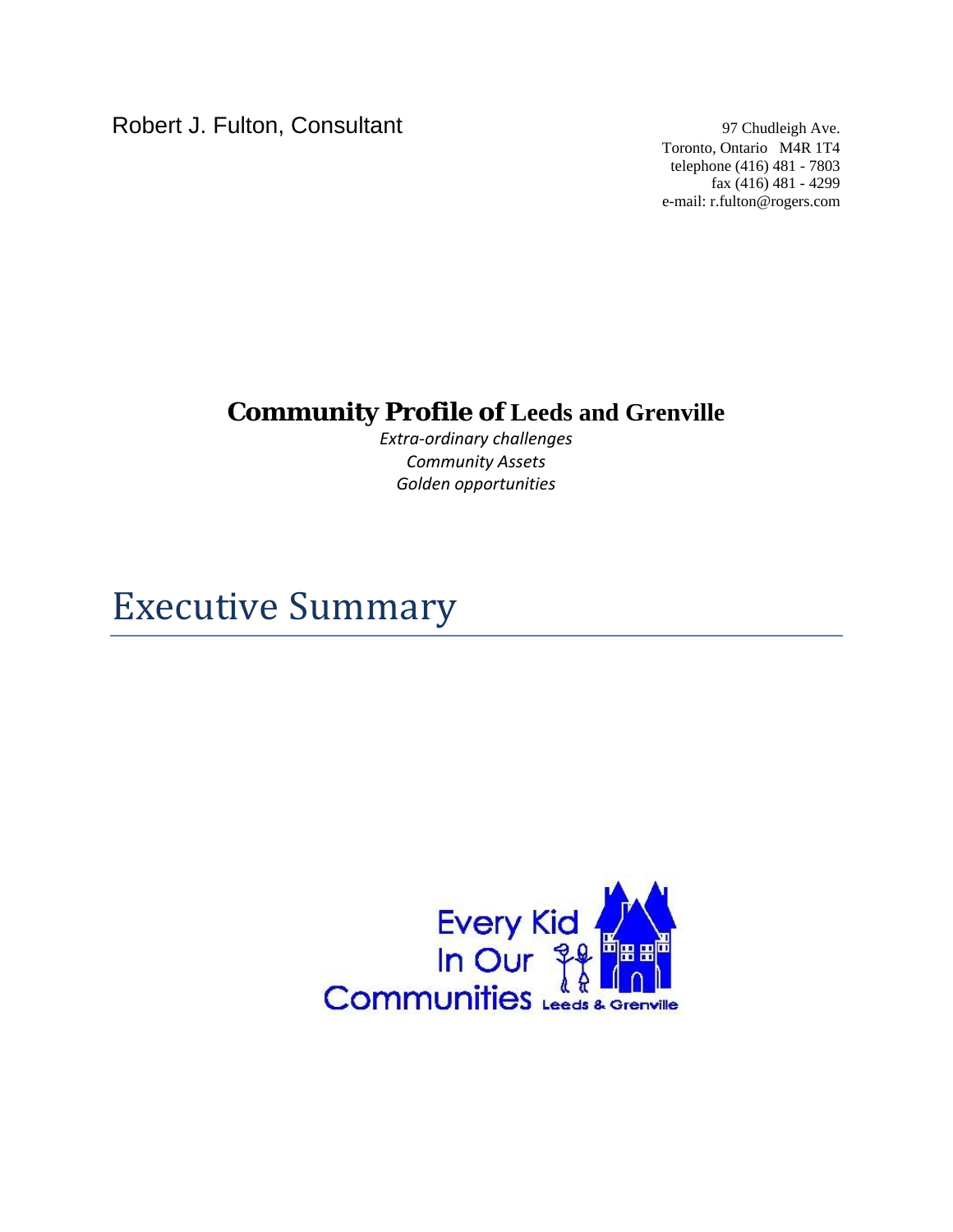## Community Profile of Leeds and Grenville

Leeds & Grenville is a unique community even within the context of its neighbours in Eastern Ontario. In many respects, Leeds & Grenville presents *extra-ordinary challenges* to the local CAS to protect children and support families.

On the other hand, there is clear evidence of community resilience, key improvements both socially and economically, and good outcomes with youth even for disadvantaged groups. These are *community assets*.

Finally, there are several *golden opportunities* to intervene early in a targeted way that will solve the child welfare concerns in the long term.

- (1) *Community asset*: All Eastern Ontario counties are growing. Leeds & Grenville grew by 2.7% or 2,600 people. Growth happens when more people move into the county than move out. Growth is a vote of confidence by newcomers. Newcomers also bring new energy, wealth and social capital to an area.
- (2) *Youngest children returning*: The good news for the child population is that the rate of decline in the youngest age group has slowed down considerably, suggesting that we may be approaching a return to growth in the next five years.
- (3) *Falling enrolment in primary school*: The 5 to 9 year old age group is declining over the decade - by 17.3% compared to a decline of only 3.5% for the entire province. This age group will continue to decline by about 1,000 children in the next five years as the youngest age cohort enters this phase of life – producing stress in the schools over falling enrolment.
- (4) *Young adults are moving out*: Young adults ages 20 to 44 years are declining in Leeds & Grenville, as they move from rural and small towns to the big cities such as Ottawa.
- (5) *Older adults moving in*: Adults age 45 and up are growing strongly in Leeds & Grenville and these people make more money and are generally wealthier than their younger counterparts. This has improved the economic outlook in Leeds & Grenville. This is the group that is moving into the county and they often come with their teenage children.
- (6) *The challenge ahead*: Elders (65 and up) are growing, but only modestly; nevertheless, they will put more pressure on the health care system. The Province has responded by investments that are increasing the number of health professionals in the county (170 additional nurses and doctors).
- (7) *Extra-ordinary challenge #1*  Lone parents are increasing in Leeds & Grenville (as they are throughout the Province), but internally, they now represent 39% of families with children in Prescott and 36% in Brockville.
- (8) *A golden opportunity#1 –* There has been a huge increase in male lone parents to 800 or 20% of all lone parents. They have the struggle of parenting without a partner for social and economic support plus, as men, they may not be as skilled in raising young children and may be subject to considerable stigma for attempting it. Male lone parents of young children should be offered parent education and support.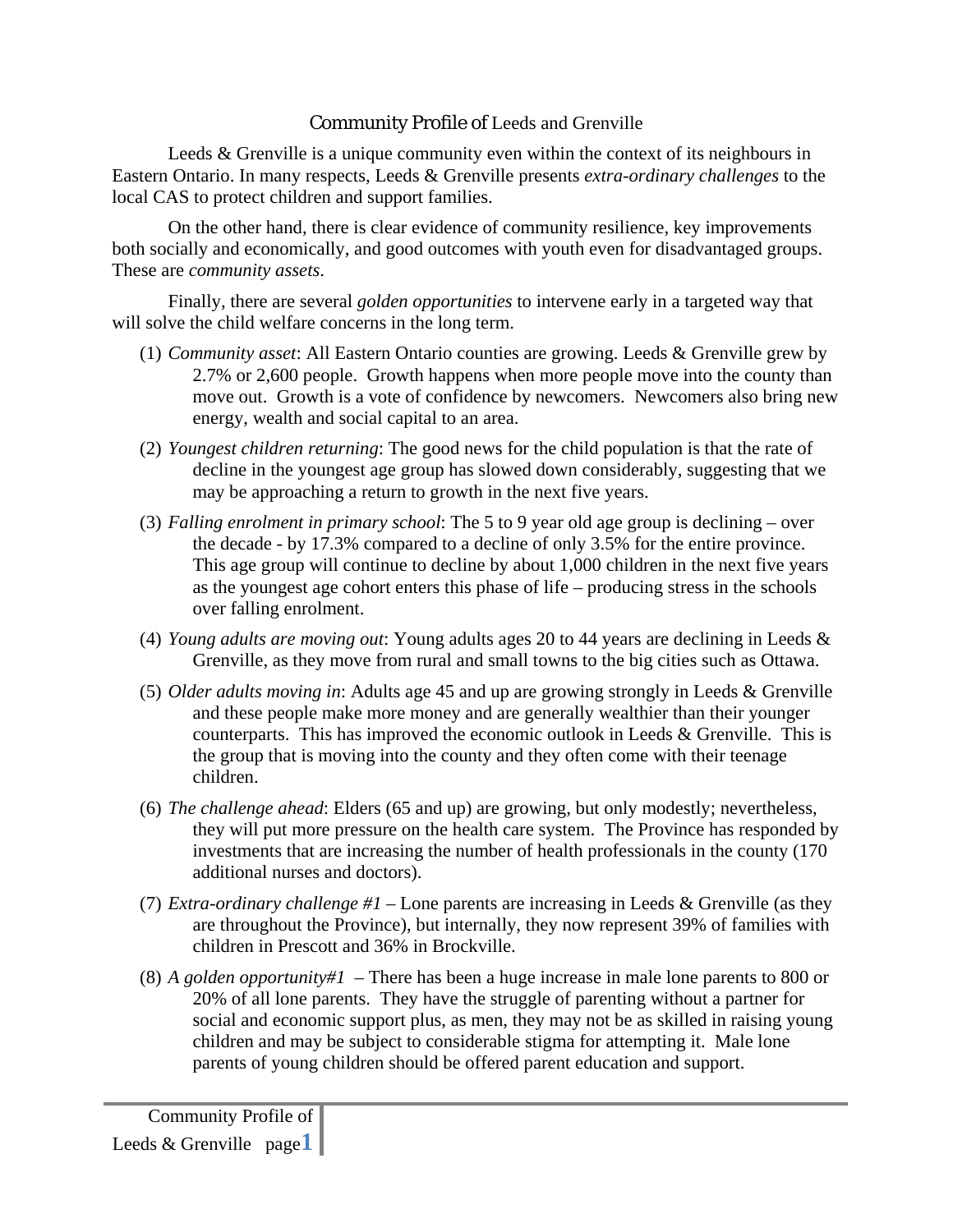- (9) *Extra-ordinary challenge #2:* The number of children living on a lone parent household has grown by 32% in just five years in Leeds & Grenville. Even with the qualifier of adult children returning home, this statistic represents a serious trend that will challenge children's services and efforts to reduce child poverty.
- (10) *Extra-ordinary challenge #3:* Almost 10% of lone parents in Prescott, Edwardsburgh and Brockville (125 lone parents in the three towns) are under the age of 25. Across the county, there are an additional 500 lone parents between ages 25 and 34. Young lone parents have the greatest needs across all types of families due to higher levels of parental stress, economic stress, sigma and domestic violence (from dates and exspouses).
- (11) *A golden opportunity #2:* Brockville (16%), Gananoque (15%) and North Grenville (18%) have the highest percentage of families in which all children are under the age of 6 years on Census Day 2006 (1,845). When the caregivers have been "parents' for less than 6 years, they are in the stage of family life when they are most vulnerable and most open to education on effective parenting.
- (12) *A golden opportunity #3:* Brockville is showing a 21% increase in children under the age of 1 year or 235 babies in total. Adding the findings related to the age of the mother in lone-parent households in Brockville, plus the two patterns suggest that a surge of parent education and parent support programs in Brockville is a critical need.
- (13) *Community asset:* Housing stats on Leeds & Grenville shows a 4% increase in new housing; compared to the population growth of 2.7%, the growth in new housing is moderate enough not to undermine house values. At the same time, the fact that housing is growing slightly faster than people helps to reduce over-crowding, houses in need of major repairs and rental accommodations in high rises – all of which are potent risk factors for crime.
- (14) *Extra-ordinary challenge #4:* A substantial majority (71%) of the population of Leeds & Grenville lives in rural areas or very small towns with less than 5,000 people. Statistics Canada has identified significant risks associated with life in rural and small town Canada:
	- boys in small town regions have the highest prevalence of being overweight or obese.
	- one in four boys report heavy drinking practices in small metro regions, small cities, small towns, and northern regions.
	- Rural families have lower incomes, but counteracting the bad effect of lower incomes within rural areas, the distribution of income is "more equal" than in urban areas.
	- Rural residents receive relatively more in social transfers and pay relatively less in taxes.
	- The highest rates of crime are found in small cities (population 15,000 to 50,000). The lowest rates are found in the big cities (over 100,000).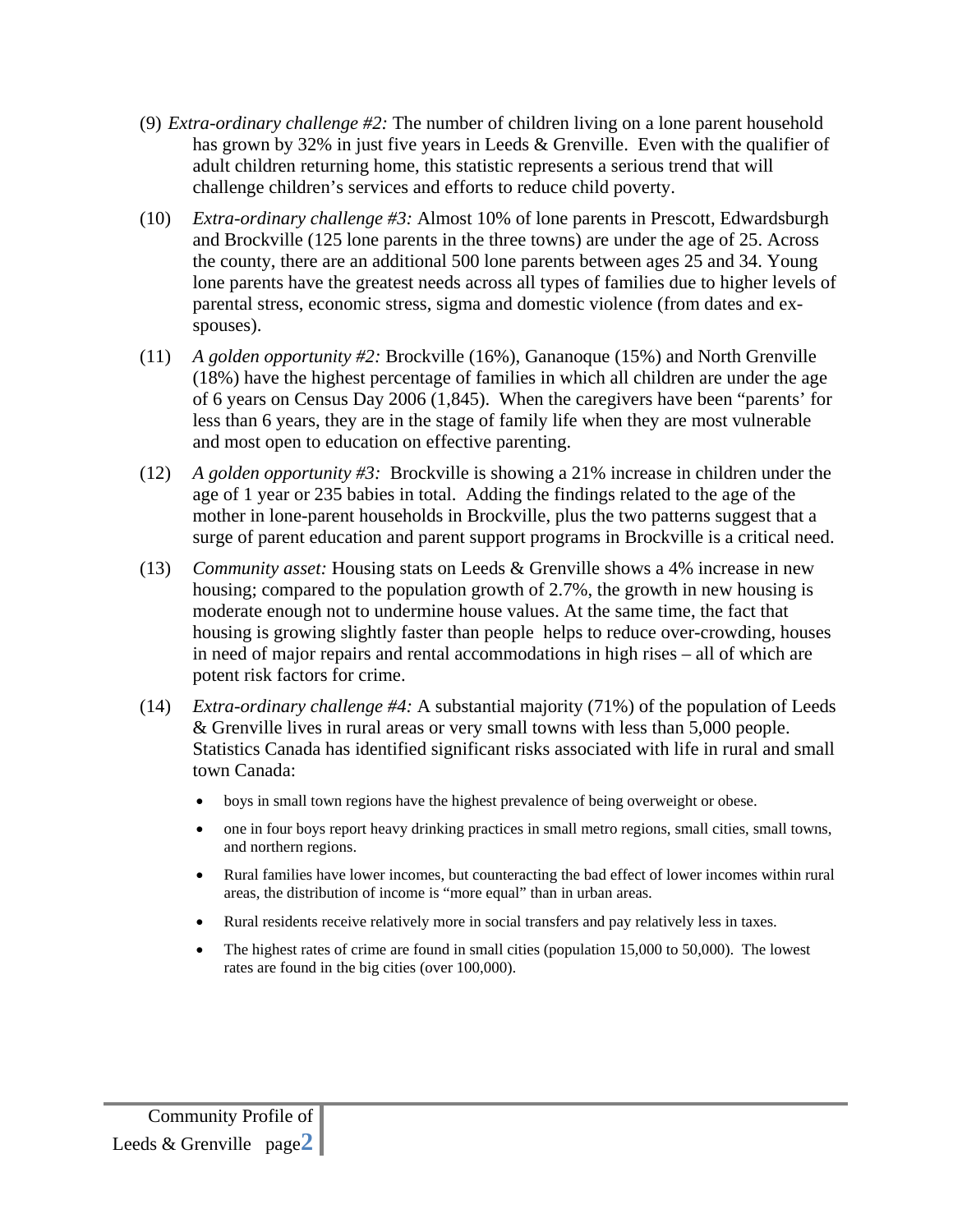- Hawkesbury (19.4%), Prescott (19.2%), Addington Highlands (19.1%) and Cornwall (19.0%) had the highest rates in Eastern Ontario of families living below the low income cut-offs in 2001, which are adjusted for the cost of living by community size. The next highest rates are in the vicinity of 15%. On balance, having nearly 20% of your families below the low income cutoffs is an unusual, highly disadvantaged community.
- the urban-rural continuum has an impact on access to mental health, social support, stigma, timeliness of access to shelters for domestic violence and the presence of informal community sentinels of child abuse. The later point refers to the fact that high risk families in an urban environment encounter more people (from day care providers, neighbours, medical staff and teachers) who could act as an early warning system to detect child abuse.
- (15) *Community asset:* Families in Leeds & Grenville are more likely to remain in the same house (65% across five years). This is much higher than many neighbouring counties and the Province as a whole. *Residential stability is a tremendous asset leading to enhanced social capital as long as the people affected do not feel trapped in a bad situation*.
- (16) *Community asset:* Leeds & Grenville and Lanark have one of the best records for safe sex in the province.
- (17) *Community asset*: Teenage childbirth in the period from 2001 to 2006 has fallen significantly from the rates in the 1990's (25.6 per 1,000 teens). The teenage birthrate has fallen to 11.6 per 1,000 teenage girls – reflecting the safe sex statistic.
- (18) *A concern about community health*: The life expectancy tables indicate that Leeds & Grenville and Lanark have a lower life expectancy and lower "disability free life expectancy than many other jurisdictions in Southern Ontario – by a factor of about 2 years. This is not a lot, but it does reflect a hazard of living in rural areas and small towns, where the available of doctors is not as great as in the large cities.
- (19) *A concern about Special needs children*: The proportion of special needs students across the Province is 12%; In Leeds & Grenville, special needs students represent 20.7%.
- (20) *A community asset*: According to the Remington report, the proportion of students in grade three who met the Provincial standard in reading is 60.3%. Given the exceptionally high percentage of special needs students, the end result is a tribute to the excellence of education in Leeds & Grenville. '
- (21) *A golden opportunity #4:* Data from the National Longitudinal Study has found that children from rural and small towns, as well as children from low socio economic groups and low income families scored below their peers on basic academic skills and social competency (even after a good beginning by age 3). Researchers also found that the bad outcomes could be reversed if (and this is the prevention opportunity)
	- Children were *read to daily* (improves all academic and social skills)
	- participated regularly in organized sports (improves communication and number skills)
	- had lessons in art (improves number skills, copying and symbol use)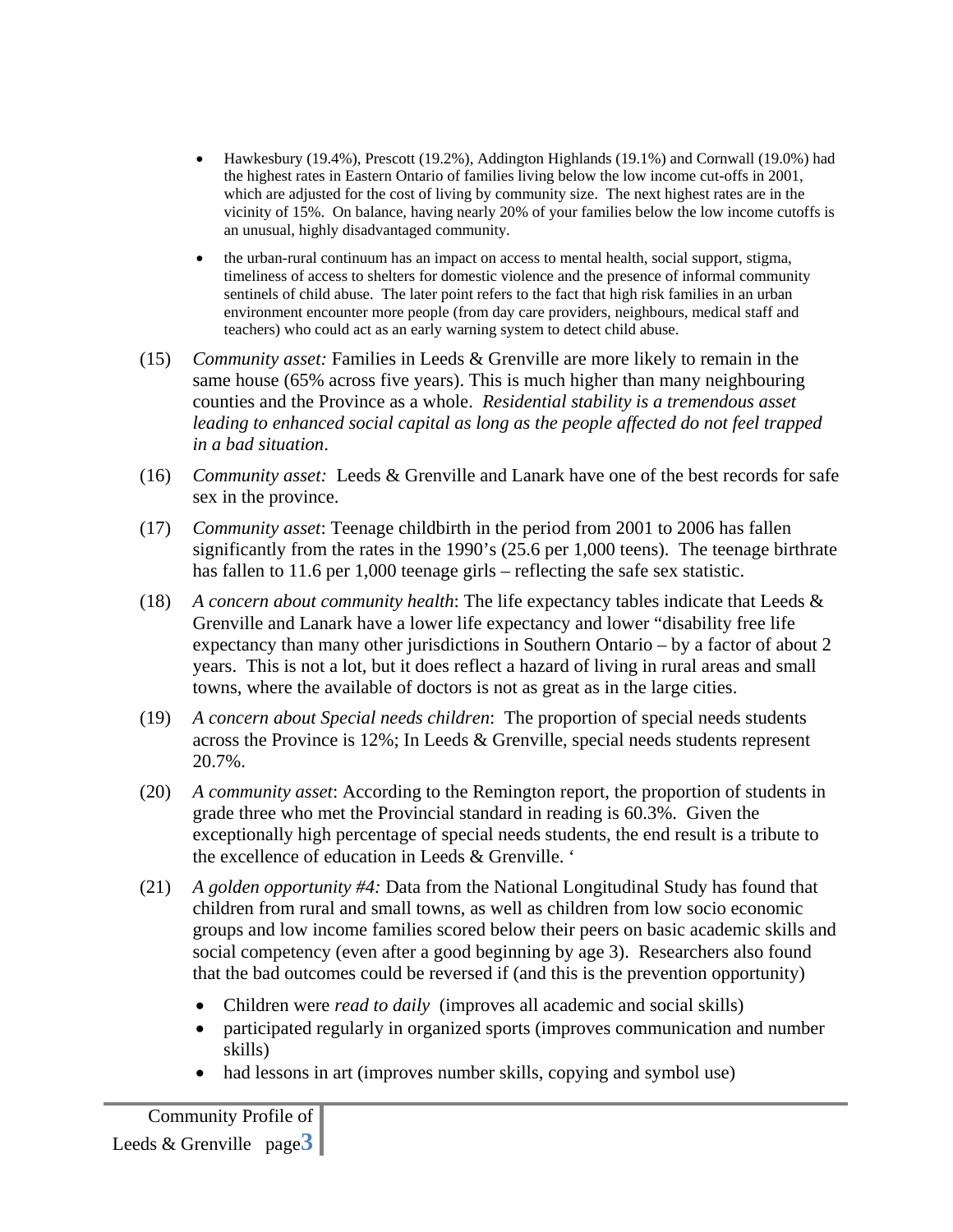- Cooperative play was highest with regular participation in *unorganized* sports
- All of the above was highest with high positive parent-child interaction. The quality of parent-child interaction is clearly a critical driver in the child's readiness to learn. This suggests that parent supports and parent education programs are very important.

*The two sets of interventions (providing organized and unorganized sports, involvement in the arts, such as music, drama and drawing) plus parent education and parental supports to improve the parent-child interactions and increase parental "reading to children" constitute a project in building social capital.* 

- (22) *Extra-ordinary challenge #5*: PALS (Participation and Activity Limitations) is a Statistics Canada survey of the population with limitations to full participation and function in Canadian society *because of a physical condition, mental condition or health problem which has lasted or is expected to last 6 months or longer.* 40% of the population over 12 years in Leeds & Grenville has limitations. This places the county in rank #4, quite a bit above the Provincial average (32%). This result is worse than other counties in the East and Eastern Ontario, in general, is at risk on this measure.
- (23) *Concern about substance abuse*: The Centre for Addiction and Mental Health (CAMH) has been conducting research on drug use in secondary school since 1977. A total of 21.3% of students from grade 7 to grade 12 report binge drinking at least once during the four weeks prior to the survey.
- (24) *Extra-ordinary challenge #6:* The public health unit of Leeds & Grenville and Lanark counties has a rank of #8 in percentage of heavy drinkers(20.2% or 28,000 people over 12 years of age). Compared to the Provincial average (16.2%) and every other county in Eastern Ontario (which are lower by 2% to 3%), this outcome for Leeds  $\&$ Grenville and Lanark PHU is very serious.
- (25) *Extra-ordinary challenge #7* The public health unit of Leeds & Grenville and Lanark counties has a rank of #2 in serious injuries. This is also a grave concern to CAS agencies, since a high level of accidents are highly correlated with accidental death, accidents amoung younger children and death from child abuse.
- (26) *Community asset*: The public health unit of Leeds & Grenville and Lanark counties has a rank of #28 in reported level of high stress (22.1%) which is quite a bit below the provincial average (26.2%).
- (27) *Signs of resiliency*: Unemployment rates in Leeds & Grenville for the years 2001 and 2006 are above average but still heading down. They are 6.4% and 5.7% respectively. Unemployment rates are very high in Brockville (9.5% and 7.6%) but at least they are coming down.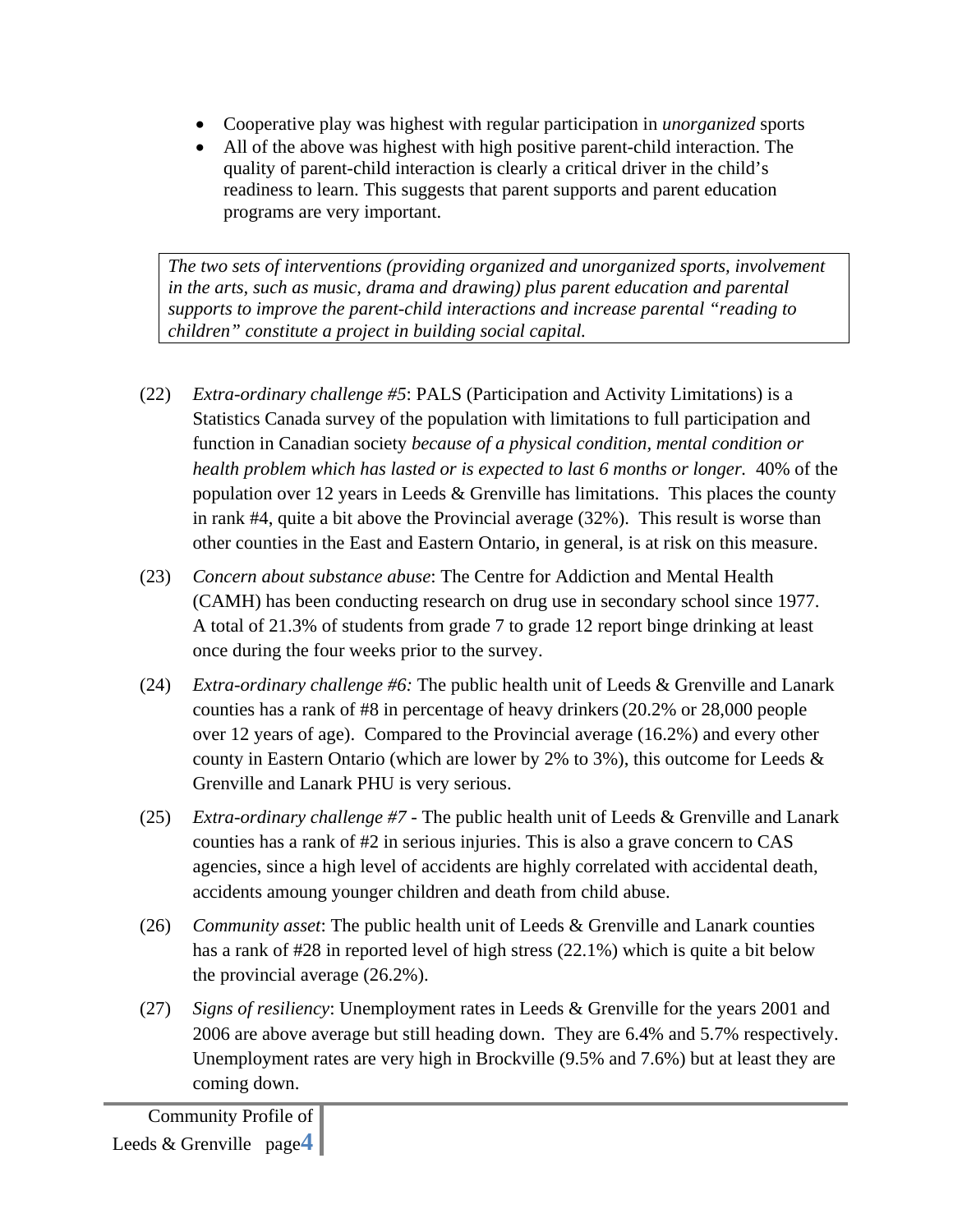- (28) *Extra-ordinary challenge #8*: Forty-one percent (41%) of all unemployed people in Leeds & Grenville are youth between 15 and 24 years. Youth unemployment has moved from 14.7% (2001) to 15.3%. Youth unemployment in Leeds & Grenville is much higher than in Ottawa (13.8%), Stormont (13.2%). Lennox (12.3%) and the Province as a whole (14.5%).
- (29) *Extra-ordinary challenge #9*: Leeds & Grenville lost 880 manufacturing jobs (a 19% decline). The reason why these job losses have not devastated the unemployment numbers is that manufacturing represents only 7% of the workforce in Leeds  $\&$ Grenville.
- (30) *Extra-ordinary challenge #10:* Within the manufacturing sector, the job losses have fallen unevenly on *machine operators* and *assemblers* (the skilled trade workers). In Leeds & Grenville, *assemblers* have born the brunt of job losses (-51%). Assemblers also lost jobs in Ottawa, (-59%), Stormont (-30%) and in Lanark (-29%). Internally, the job losses for assemblers are even higher in certain places:
	- North Grenville (-81%)
	- Augusta  $(-64%)$
	- Front of Yonge (-64%)
	- Elizabethtown (-62%)

For people in these townships, the unemployment feels far more hopeless because of how widespread the job losses are for specific sub-groups.

(31) *Community Asset but one that may not benefit everyone*: The largest segment of the job market is in sales and service, which represent close to one quarter of all jobs in Ontario and across the Eastern region. These jobs have grown everywhere, more than replacing the loss in manufacturing.

However, many human beings have still lost a great deal. The personal skills and education of skilled workers do not fit well and are not valued in sales and service. For an individual county, such as Leeds & Grenville where 755 skilled workers lost their jobs, the percentages do not matter. What matters is that these people do not have much hope of restoring their former lifestyle and status.

- (32) Sales and service has created 1,500 new jobs for L & G between 2001 and 2006. Jobs in the tourist industry have increased by 108% in Leeds & Grenville (or 260 jobs). Most of these jobs (85) have been created in Gananoque.
- (33) *Extra-ordinary challenge #11 the percentage of young adults who have not graduated from anything.* 32% of teenagers in Ontario dropped out of school between 1999 and 2003. Many have returned to school and completed their grade 12 and many did not go back to school or to some other training program. Overall, 12% of young people (20-24) never graduated from anything. In Leeds & Grenville, the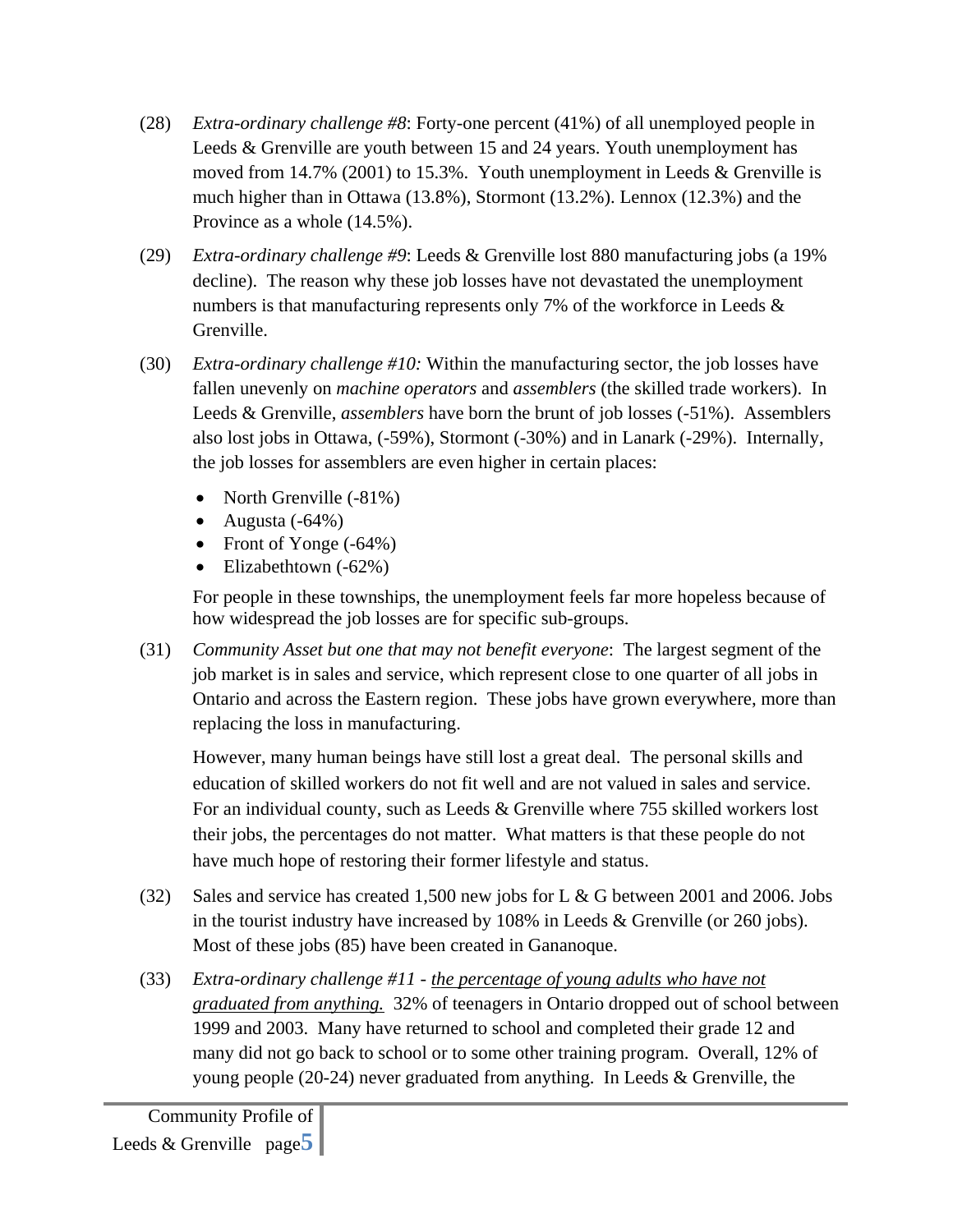*never graduated* group represent 16% of the young people. This percentage is higher than most other counties except for Lanark and Hastings. Internally, Brockville (19%) shows a high rate of *never graduated*. This is an important marker of the social and emotional well being of the young people, sub-division by sub-division.

Educational achievement is a critical foundation for both our social/emotional well being and our economy. When the number of people who did not graduate from anything **or** have only high school is much higher in a particular area compared to its neighbours or starts to increase significantly, then the collective *socio economic status* is lower. This is very bad news for a Children's Aid Society because low SES doubles the rate of maternal depression, substance abuse and antisocial personality disorders in men, which are potent predictors of child abuse.

(34) *Extra-ordinary challenge #12*: Has the population of low socio-economic status increased or decreased? Yes - Across the province, 44.6% of the population over 20 has high school or less in 2006, compared to 39.9% an *increase of 4.8% in this indicator of low SES.* Looking at the data from this point of view, Leeds & Grenville has seen its low SES (by education) marker increase by 4.9%, which is still better than the provincial average, but reverses decades of a steady decline in the low SES population.

This outcome is driven by the high number of young people who are not graduating from high school as teenagers. Most of them eventually return to get their high school diploma, but it takes them much longer to recover as young adults, which limits their chances to attend and graduate from community colleges. The net result is that the low SES population in Leeds & Grenville grew by more than 5,000 people between 2001 and 2006. That translates into much higher risk for child abuse and neglect (see theory #3)

- (35) *Child Protection Caseloads:* On average across Ontario, 5% of families (4,652 per 100,000 families) were under the supervision of a CAS in 1992. By 2006, this had increased to 6% of families in the community (5,843 per 100,000 families). This represents a 26% increase overall. The 26% increase in supervision rates is probably due to systemic factors that affect all agencies, which includes changes in legislation and the new risk screening tool. In order for a family case to receive ongoing supervision from a CAS, there must be a clear and present tot eh child, based on standardized assessment and often court review.
- (36) *High rates of protection services in Leeds & Grenville:* Almost 10% of families in Leeds & Grenville (9,553 per 100,000) are under the supervision of the CAS. This represents a 48% increase over the rates in 1992. One half of this increase is probably due to local risk factors. Compared to the rest of the Province, Leeds & Grenville is now ranked as #12 in rate of families served up from #22 in 1992.